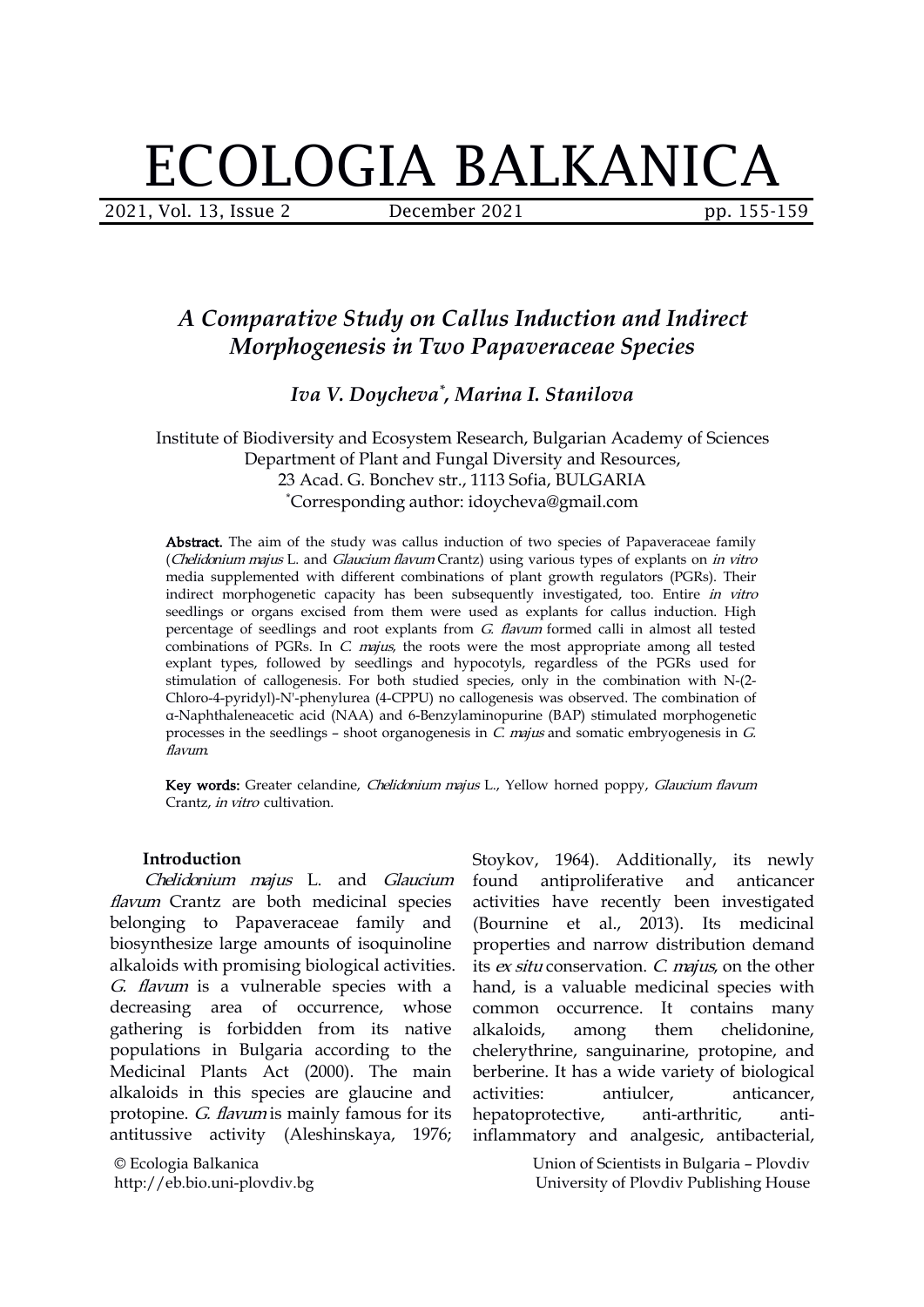antifungal, antiviral, etc. (Maji & Banerji, 2015). The species is an ingredient in some remedies and becoming more and more popular object of numerous studies aimed at revealing its cytotoxic and antitumor activity. It is cultivated as a crop in some countries in Europe (Zielinska et al., 2018). The rising interest in the species makes it a topical object of different ways of *in vitro* cultivation that might be useful in future breeding of C. majus' genotypes which could possess desired characteristics. Overall, it is important that different *in vitro* methods be selected which could facilitate the multiplication of both species.

Indirect morphogenesis is among the most successful in vitro methods applied to the species of Papaveraceae family to which G. flavum and C. majus belong. In the indirect morphogenesis the cultures pass through a sea coast located near the city of Pomorie, stage of callus formation, which facilitates the use of methods such as indirect somatic embryogenesis and morphogenesis, suspension and protoplast cultivation. The successful application of suitable *in vitro* methods for rapid propagation would be beneficial for the multiplication of cultivars with higher alkaloid content than that of plants grown in their natural habitats. Auxins and cytokinins are the most commonly used plant growth regulators (PGRs) and usually combined in the media for in vitro tissue cultures. It is well known that auxins play crucial role in callus formation and cytokinins support their effect in the callus induction (Zakaria et al., 2011). The number of PGR combinations applied for callogenesis in Papaveraceae species is small. The combinations α- Naphthaleneacetic acid (NAA) + Kinetin (Kin); NAA + 6-Benzylaminopurine (BAP); 2,4-Dichlorophenoxyacetic acid (2,4-D) + BAP; and  $2,4-D +$  Kin are the most commonly used in studies. G. flavum is a recalcitrant for *in vitro* cultivation species, which explains the limited number of research papers on this aspect (Doycheva et al., 2017; Mohamed et al., 2014). However, C.

majus is more popular as an object of study through different in vitro methods – callogenesis, somatic embryogenesis, direct and indirect organogenesis (Otgonpurev et al., 2013; Vântu, 2011; Vinterhalter & Vinterhalter, 2002; Zielinska et al., 2018). The object of the study was callus induction of two species of Papaveraceae family (*C. majus* and G. flavum) and comparison of their propagation response using various types of explants on in vitro media supplemented with different combinations of plant growth regulators.

#### Materials and Methods

Seeds were gathered from native plants of C. majus grown in the village of Mramor, near Sofia (N 42.78855, E 23.27943), and from native plants of *G. flavum* grown on the Black Bulgaria (N 42.58634, E 27.63191). Sterilized seeds were germinated on a B5 agar solidified medium (Gamborg et al., 1968). Entire in vitro seedlings or organs excised from them (hypocotyls and cotyledons from C. majus and roots from both species) were used as explants for callus induction. Explants were cultivated in Petri dishes with MS-based (Murashige  $\&$  Skoog, 1962) supplemented with different combinations and concentrations of the following PGRs: NAA, 2,4-D, Kin, BAP, Thidiazuron (TDZ), N-(2-Chloro-4-pyridyl)-N'-phenylurea (4- CPPU), p-Chlorophenoxy-acetic acid (4-CPA), 4-Amino-3,5,6-trichloropicolinic acid (Picloram). Seven media differing in their PGRs combinations and/or concentrations were tested:  $1.0 \text{ mg}/12.4 \text{ D} + 0.5 \text{ mg}/1 \text{ T} \text{D} \text{Z} +$ 0.5 mg/l BAP (medium MS1); 1.0 mg/l 2,4 D + 0.5 mg/l TDZ + 0.2 mg/l BAP (MS2); 1.0 mg/l 4-CPPU + 0.5 mg/l TDZ + 0.2 mg/l BAP (MS3); 1.0 mg/l 4-CPA + 0.5 mg/l TDZ + 0.2 mg/l BAP (MS4); 1.2 mg/l NAA + 0.7 mg/l BAP (MS5); 1.0 mg/l NAA + 0.5 mg/l BAP (MS6); 1.0 mg/l Picloram + 0.5 mg/l  $TDZ + 0.2$  mg/l BAP (MS7). The media were solidified with  $7$   $g/l$  Plant agar and autoclaved at 121°C for 20 minutes.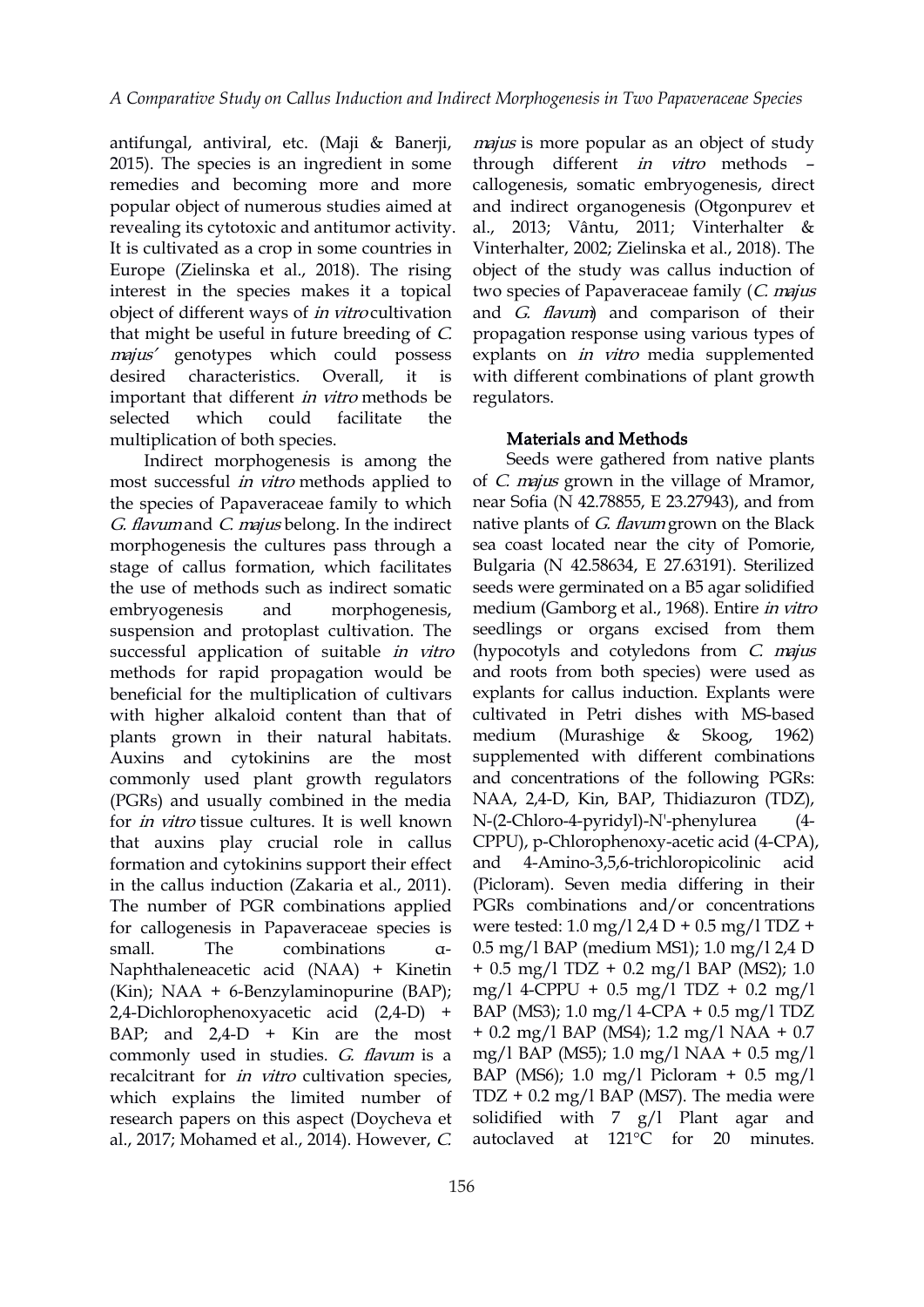Cultivation was performed at 23,2°C under dark conditions. Each treatment had 3 replications with 20 explants in each. The frequency of callus formation is presented as a percentage of the number of primary explants, and its amount is determined approximately. The statistical significance was evaluated using Student's t-test. (p≤0.05).

#### Results and Discussion

High percentage of seedlings and root explants from *G. flavum* formed calli in all observed on reflected combinations of PGRs (Table 1). Only applied PGR tested combinations of PGRs (Table 1). Only in the combination with 4-CPPU no callogenesis was observed. During the sub cultivation of the formed calli on the same media on which they were induced, somatic embryogenesis (SE) was observed when the combination NAA + BAP was applied to  $G$ . supplemented with different concentrations

flavum on media MS5 and MS6, amount of calli induced or the number of of these PGRs. SE was observed in 51.59%±22.81 of the seedlings cultivated on MS6 (1.0 mg/l NAA+0.5 BAP) while 31.02%±17.58 of those cultivated on MS5 (1.2 NAA + 0.7 BAP) formed somatic embryos. Although SE occurred in higher frequency on the medium supplemented with lower concentrations of NAA and BAP, the average number of somatic embryos formed per explant did not differ considerably on media MS6 and MS5: 23±6.18 (1.0 NAA + 0.5 BAP) and 22±0.51 (1.2 NAA + 0.7 BAP). SE was not observed on root explants on any of the combinations. Successful callogenesis on MS6 was reported in previous studies on *G. flavum* (Doycheva et al., 2017; Mohamed et al., 2014). However, until now this combination of PGRs has not induced SE in this species. The little increase in NAA and BAP concentrations did not increase the somatic embryos formed in *G. flavum*.

Table 1. Callus formation and quantity of seedlings and root explants of G. flavum. *Legend:* Mean ± standard deviation; mean values followed by different letter within the same column are statistically different.  $N/A$  – not available. (-) no callus; (+) poor callus quantity;  $(++)$  moderate callus quantity;  $(++)$  large callus quantity.

| <b>Medium and PGRs</b><br>(mg/l)            | <b>Seedlings</b> |               | <b>Roots</b>                                                                                 |                    |
|---------------------------------------------|------------------|---------------|----------------------------------------------------------------------------------------------|--------------------|
|                                             | Callus           | <b>Callus</b> | Callus<br>formation $\left(\frac{0}{0}\right)$ quantity formation $\left(\frac{0}{0}\right)$ | Callus<br>quantity |
| $MS + 1.02.4 D + 0.5 T DZ + 0.5 BAP$        | $100.0a \pm 0.0$ | $(++)$        | $100.0a \pm 0.0$                                                                             | $(++)$             |
| $MS + 1.02.4 D + 0.5 T DZ + 0.2 BAP$        | $100.0a \pm 0.0$ | $^{(+)}$      | $90.0a \pm 0.0$                                                                              | $(++)$             |
| $MS + 1.04$ -CPPU + 0.5 TDZ + 0.2 BAP       | $0.0b+0.0$       | $(-)$         | $0.0b \pm 0.0$                                                                               | $(\text{-})$       |
| $MS + 1.04-CPA + 0.5 TDZ + 0.2 BAP$         | $100.0a \pm 0.0$ | $(++)$        | $100.0a \pm 0.0$                                                                             | $^{(+)}$           |
| $MS + 1.2 NAA + 0.7 BAP$                    | $100.0a \pm 0.0$ | $(++)$        | $100.0a \pm 0.0$                                                                             | $^{(+)}$           |
| $MS + 1.0 NAA + 0.5 BAP$                    | $100.0a \pm 0.0$ | $(++)$        | $100.0a \pm 0.0$                                                                             | $(+++)$            |
| $MS + 1.0$ Picloram + $0.5$ TDZ + $0.2$ BAP | $100.0a \pm 0.0$ | $(+)$         | N/A                                                                                          | N/A                |

Of all the PGRs used for stimulation of callogenesis in  $C$ .  $mq$ ius, roots were the most appropriate for callogenesis among all tested explant types (Table 2). That was observed by other authors in Papaver somniferum L., too (Laurain-Mattar et al., 1999; Pathak et al., 2012). In the case with  $C$ . *majus* roots were followed by seedlings and hypocotyls. Cotyledons formed calli at the smallest degree.

Callogenesis in this species was the most common in the explants cultivated on media MS5 and MS2. The PGR combination 4-CPPU + TDZ + BAP did not induce callogenesis in any of the used explant variants. The increase in the concentration of NAA and BAP (media MS6 vs. MS5) resulted in an increase in the callogenesis on hypocotyls and especially on cotyledons from C. majus.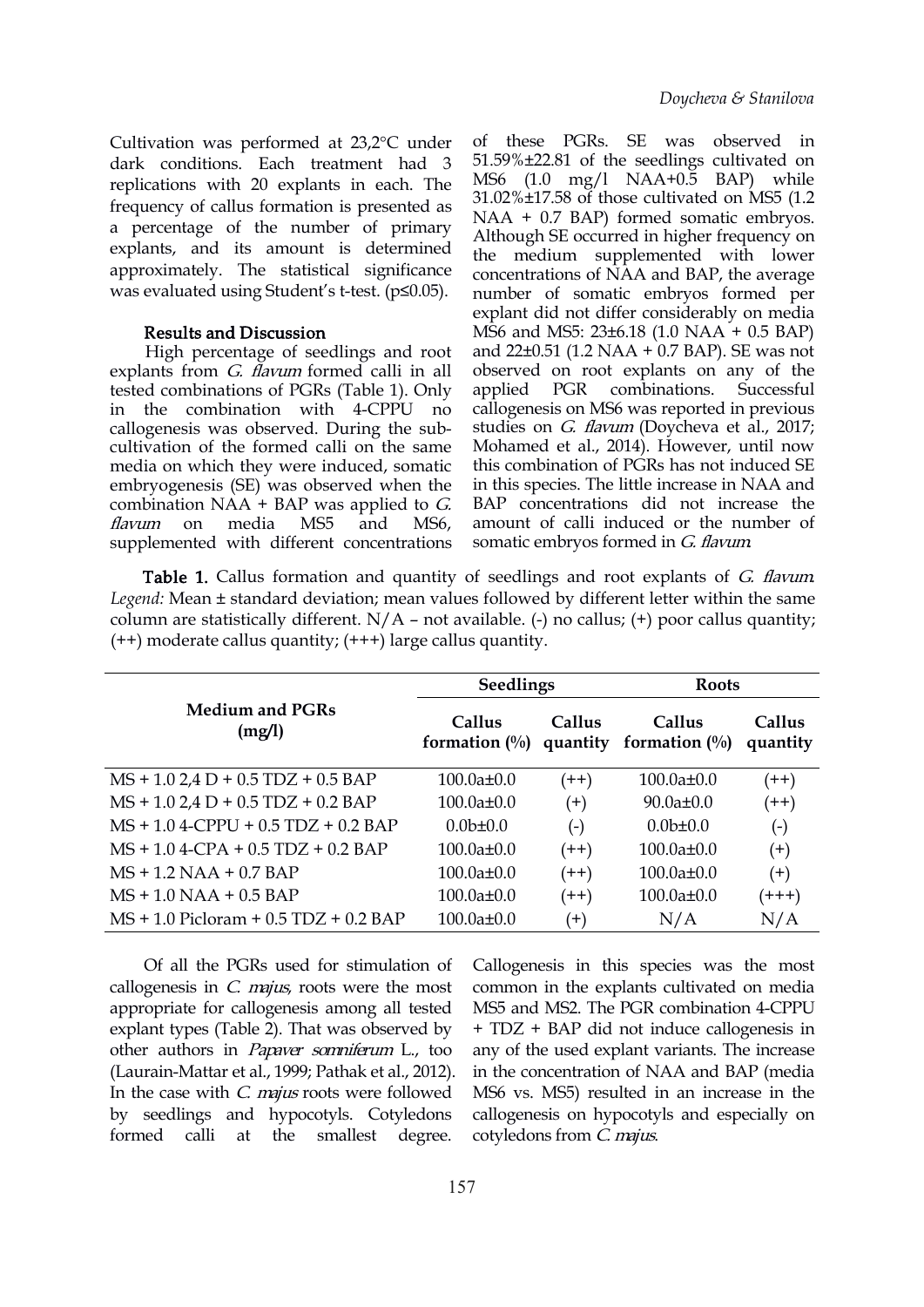The combination of NAA and BAP stimulated morphogenetic processes in the seedlings of *C. majus* and *G. flavum*, but shoot organogenesis and not somatic embryogenesis was stimulated in the former. But in contrast to G. flavum, only 10% of C. majus seedlings formed shoots. On average, 58 shoots per explant were induced. The shoots were transferred on B5 medium, where rhizogenesis was observed.

The combination of PGRs which included 4-CPPU inhibited callogenesis in both species. This could be explained with the presence of this cytokinin itself or with the disruption of the auxin:cytokinin ratio, in which normally auxins predominated over cytokinins. The supplementation of auxins ten times more than cytokinins is the most frequently applied ratio in PGRs combinations for callogenesis. Such [10.1016/j.phymed.2013.06.007](https://doi.org/10.1016/j.phymed.2013.06.007). proportion was used in all other Doycheva, I., Yankova-Tsvetkova, E., & combinations used except for MS1 where auxins and cytokinins were in equal concentrations.

#### **Conclusions**

The current research in  $C$ . *majus* and  $G$ .<br>*flavum* revealed dependence of *in vitro* callogenesis on the type of the explant used. Thus, root explants were the most appropriate for callus formation in both species. Moreover, callogenesis could be affected by the type of PGRs applied, their combinations and concentrations. Therefore, the PGR combination containing 4-CPPU didn't induce callogenesis in both species.

The morphogenetic response of callus also depended on the plant species. The two studied species took different morphogenetic directions – somatic embryogenesis in  $G$ .<br>flavumand shoot organogenesis in  $C$  majus.

#### Acknowledgements

The scientific research for Chelidonium majus was supported by the Bulgarian National Science Fund, Bulgarian Ministry of Education and Science (Project КП-06- М26/4 from 01.12.2018). The research for

Glaucium flavum was financially supported by the Bulgarian Ministry of Education and Science under the National Research Programme "Young scientists and postdoctoral students" approved by DCM № 577 / 17.08.2018.

#### References

- Aleshinskaya, E.E. (1976). Glaucine, a new antitussive preparation. Pharmaceutical Chemistry Journal, *10*, 134-136. doi: [10.1007/BF00764313](https://doi.org/10.1007/BF00764313).
- Bournine, L., Bensalem, S., Peixoto, P., Gonzalez, A., Maiza-Benabdesselam, F., Bedjou, F., Wauters, J.N., Tits, M., Frédérich, M., Castronovo, V., & Bellahcène, A. (2013). Revealing the anti-tumoral effect of Algerian Glaucium flavum roots against human cancer cells. Phytomedicine, <sup>20</sup>(13), 1211–1218. doi:
- Stanilova, M. (2017). Somatic embryogenesis induction in Glaucium flavum Crantz. (Papaveraceae). Comptes Rendus De'L Academie Bulgare Des Sciences, 70(4), 525-530.
- Gamborg, O.L., Miller, R.A., & Ojima, K. (1968). Nutrient requirements of suspension cultures of soybean root cells. Experimental Cell Research, <sup>50</sup>(1), 151-158. doi: [10.1016/0014-4827\(68\)90403-5.](https://doi.org/10.1016/0014-4827(68)90403-5)
- Laurain-Mattar, D., Gillet-Manceau, F., Buchon, L., Nabha, S., Fliniaux, M.A., & Jacquin-Dubreuil, A. (1999). embryogenesis and rhizogenesis of tissue cultures of two genotypes of Papaver somniferum: relationships to alkaloid production. Planta Medica, 65(2), 167-170. doi: [10.1055/s-2006-960457.](https://doi.org/10.1055/s-2006-960457)
- Maji, A.K., & Banerji, P. (2015). Chelidonium majus L. (Greater celandine) – A review on its phytochemical and therapeutic perspectives. International Journal of Herbal Medicine, 3(1), 10-27. doi: [10.22271/flora.2015.v3.i1.03.](https://doi.org/10.22271/flora.2015.v3.i1.03)
- Medicinal Plants Act. (2000). State Gazette, 29, 07.04.2000. (In Bulgarian).